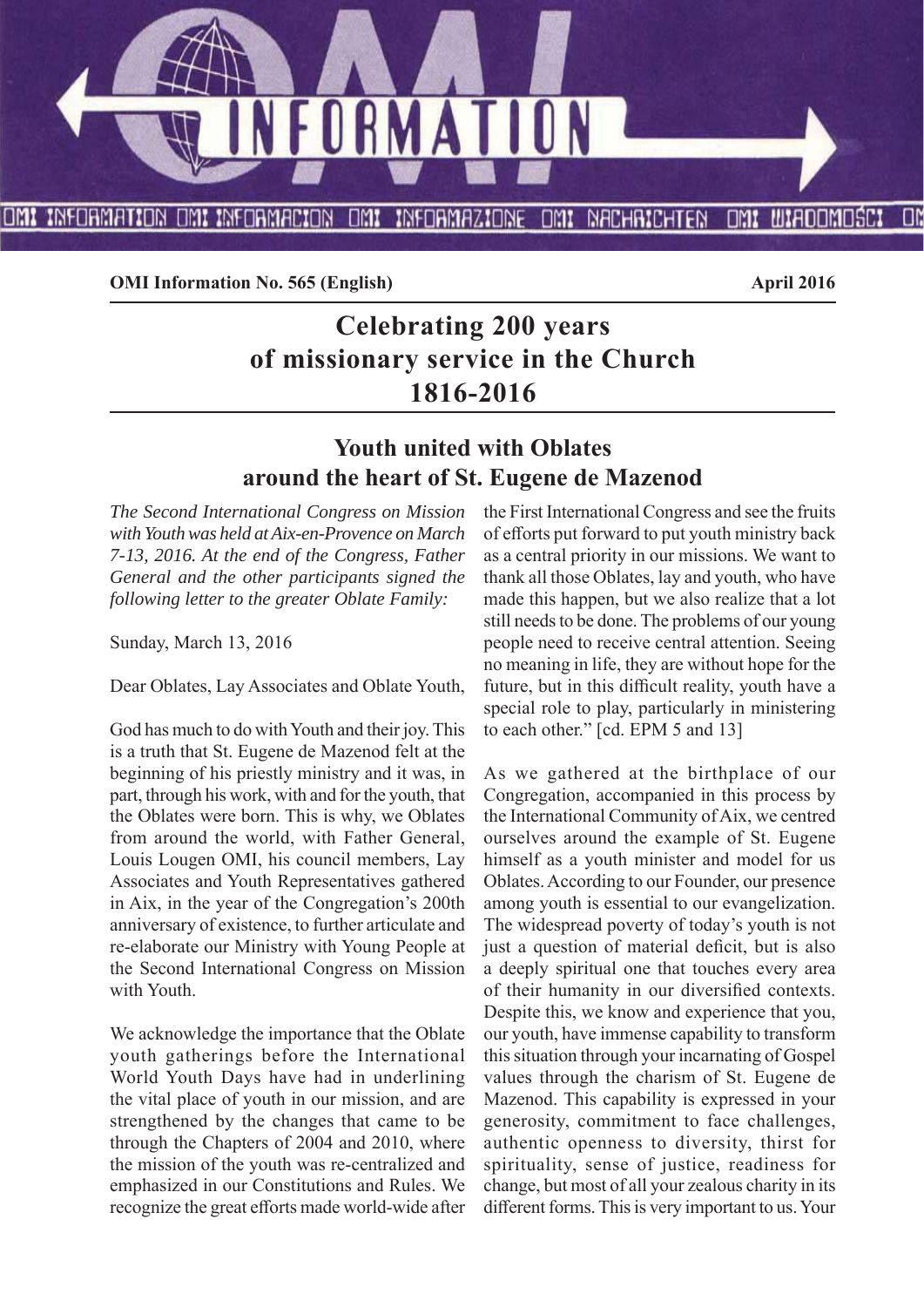presence is a gift to us. Your enthusiasm gives us courage. Your love for St. Eugene encourages us to rediscover him in today's world and gives us new gratitude for our mission. Your love for the church enkindles in our hearts the joy of our Oblate mission. At the same time, we Oblates are moved by your situation in today's world; like the Founder, we want to respond to these calls, not only re-affirming that mission to youth is a fully Oblate ministry, but challenging ourselves to do more for you and with you.

We Oblates want to be challenged by you. We want to grow in a common vision that Oblate youth ministry is not just faced with the diversity of our contexts, but that we have one charism that unites us all. We want to listen to you, the young people of the world, and hear your needs, so that by working together we can focus on how to get the message of Christ out into the world. In this mission we want to return to the example of St. Eugene who calls us to help each other become first human, then Christians and lastly saints, realizing, that this is our common patronage. Only this way will we be able to help you find your true vocation and the call that God has specific for each one of you.

In order to do this, we echo again the vital need of collaboration. We recognize the need of a centralized and common vision for ministry with the youth on all levels of the Congregation. We also work closely with our lay partners, adults who help us in the ministry with young people. In this collaboration you, the youth, are, in a special way, co-responsible for these ministries, not just as receivers, but as active participants of the Oblate mission. We want you to feel welcome in our communities, taking the example of our lives and challenging us to be more like St. Eugene, witnessing that we are true Apostolic Men. We want to be evangelized by you and see you as partners in our missions to the poor and most abandoned.

The Oblates have a responsibility for an integral growth of each young man and woman who put their trust in us. We want to build strong and healthy relationships with our young people so as to be mutual witnesses of God's love to the world. In getting this message out, we want to be courageous in using all the accessible methods of communication and social media. We know the dangers these resources have, but we want to work together with you to encourage all types of media to be an edifying source of God's word to all its users, not tools to enslave them. For this to happen, we must work towards well-made and sustained media ministry directed to all the youth in all accessible forms.

Dear young people united with us around the heart of St. Eugene de Mazenod, we as Oblates realize that this is your time: a time full of amazing changes, where everything seems possible and impossible all at once. Remain with us steadfast in the journey of faith, with firm hope in the Lord and the light of the Holy Spirit. This is the secret of our journey together! It is the Lord that gives us the courage to swim against the tides of relativism, materialism and individualism in today's world. Listening to the examples of the life of St. Eugene, we invite you to go against these currents. Like the young people who gathered around the Oblates' Founder in the Youth Congregation, commit yourselves to great ideals, to the most important things Christ gives us. We Oblates promise to help you in this task, but ask you to walk with us.

Carry with you the flame of Christ's love that burned in the heart of St. Eugene de Mazenod for the entire world – in every sphere of your daily life and to the very ends of the earth. In this mission we are not alone, but united worldwide in prayer, we entrust ourselves and each one of you to our Immaculate Mother. May Mary, Patroness of the Oblates, watch over us all and grant us the needed graces for this mission.

United in prayer with all our brother Oblates, Laity and Youth,

Fr. Louis Lougen, OMI, Superior General, and the other participants of the Second International Oblate Congress on Mission with Youth.

Aix-en-Provence Fifth Sunday of Lent In the Year of our Lord 2016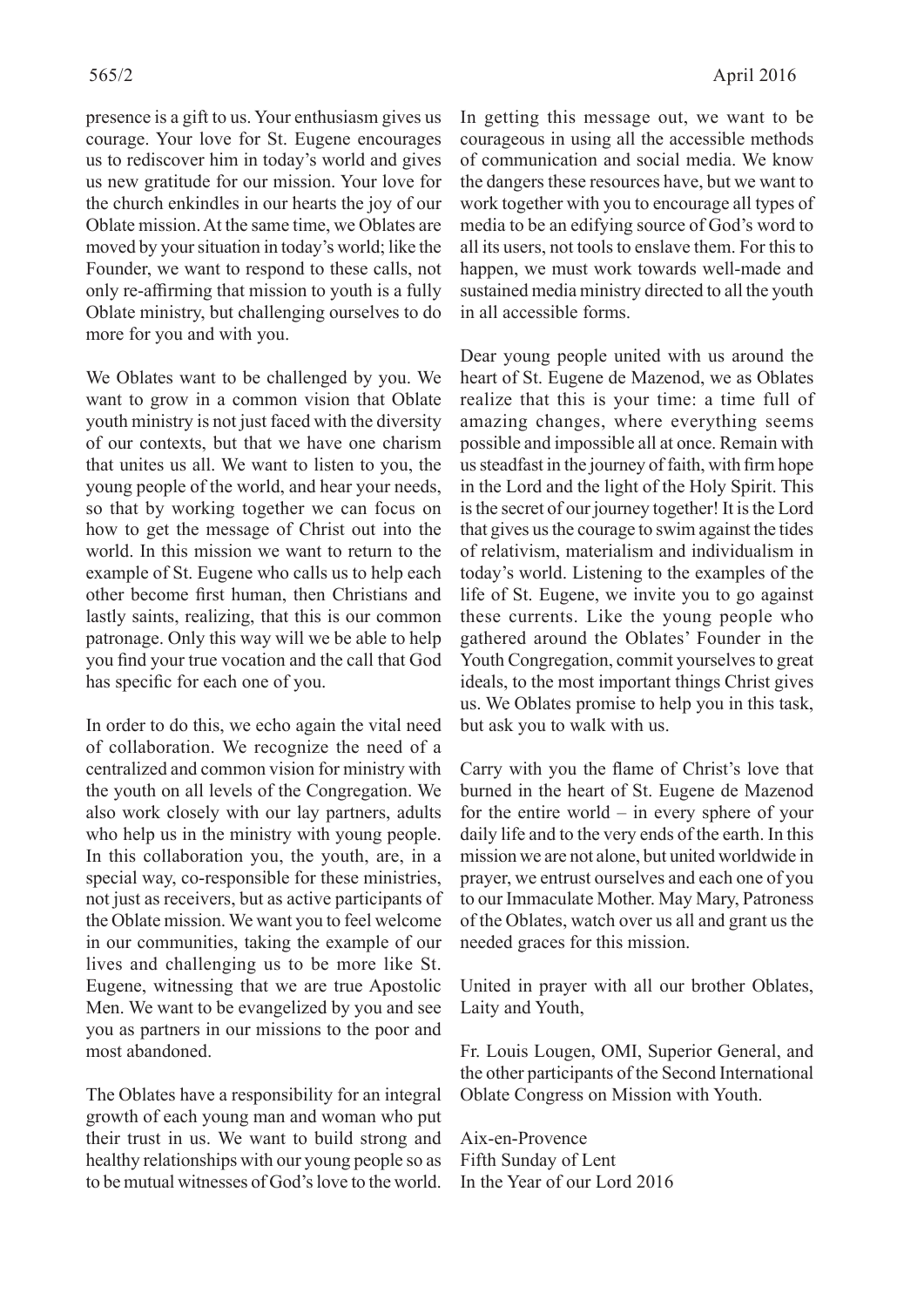## **Holy See**

# **CONGREGATION FOR THE EVANGELIZATION OF PEOPLES New responsibility for a Canadian Oblate**

Cardinal Fernando Filoni, Prefect of the Congregation for the Evangelization of Peoples, on 8 January 2016, appointed National Director of the Pontifical Mission Societies in French speaking Canada for a five year term, Fr. Yoland OUELLET, a member of the Missionary Oblate of Mary Immaculate .

The new National Director was born at Grand Sault, NB, on 20 March 1959. He studied philosophy at the University of Moncton and

theology at the University of Laval. He joined the religious community of the Missionary Oblates of Mary Immaculate in 1984, and obtained a degree in theology at Saint Paul's University Ottawa. He took his perpetual vows in 1988 and was ordained a priest on 24 June 1989. He has served as pilgrimage director at the Shrine of Notre Dame du Cap, parish priest in Montreal, then director of pastoral and rector of the Shrine of Notre Dame du Cap. He has made pilgrimages to different continents, taken part in major international church events and is particularly involved in preaching and new evangelization. (Fides News Agency)

# **General Chapter 2016**

#### **PRECAPITULAR COMMISSION Chapter program prepared** past; the discussion of Mission (evangelization) will look at the present and prepare the way for the election of the Superior General and his

The pre-chapter commission had its 4th meeting during the first week of February, working on some of the final details for the 36<sup>th</sup> chapter which celebrates the  $200<sup>th</sup>$  anniversary of the Congregation.

The list of capitulars has been completed, the arrangements with the host venue, the Christian Brothers in Rome, have been settled, and the commission worked out a program for the chapter, and presented it to the Superior General and his council. The Chapter will decide on the final schedule when it convenes on September 14.

Focusing on the foundation theme: "Evangelizare Pauperibus Misit Me—Pauperes Evangelizantur" (*He sent me to evangelize the poor and the poor are evangelized.*), the commission devised a plan which focuses on the past, the present and the future. The required reports will describe the council, and give a direction for the future.

The commission also reviewed the proposals it has received from Oblates, the proposed changes in the Oblate Constitutions and Rules, and alterations suggested for the Chapter Directory.

The commission will meet again, by Skype, in late May. Fr. Claudio BERTUCCIO, the Chapter commissioner, will move to Rome in mid-May to oversee the final details leading up to the opening of the Chapter on the morning of September 14, 2016.

The commission urged all Oblates and friends of the Oblates to continue praying for the success of the chapter, especially by using the chapter prayer, which can be found on the www. omiworld.org web site.

# **General Administration**

# **GENERAL COMMITTEE OF OBLATE BROTHERS 2016 Meeting**

The General Committee of Oblate Brothers gathered in Aix-en-Provence on February 11-20, 2016, for

a meeting that was fraternal and strengthening in its sharing. Present for the meeting were: Jean-Marie DIAKANOU (Africa-Madagascar), Noel GARCIA (Asia-Oceania), Ivar Ruiz (LATIN AMERICA), Jason Rossignol (CANADA-USA), Rafal DAKOWSKI (Europe), Zygmunt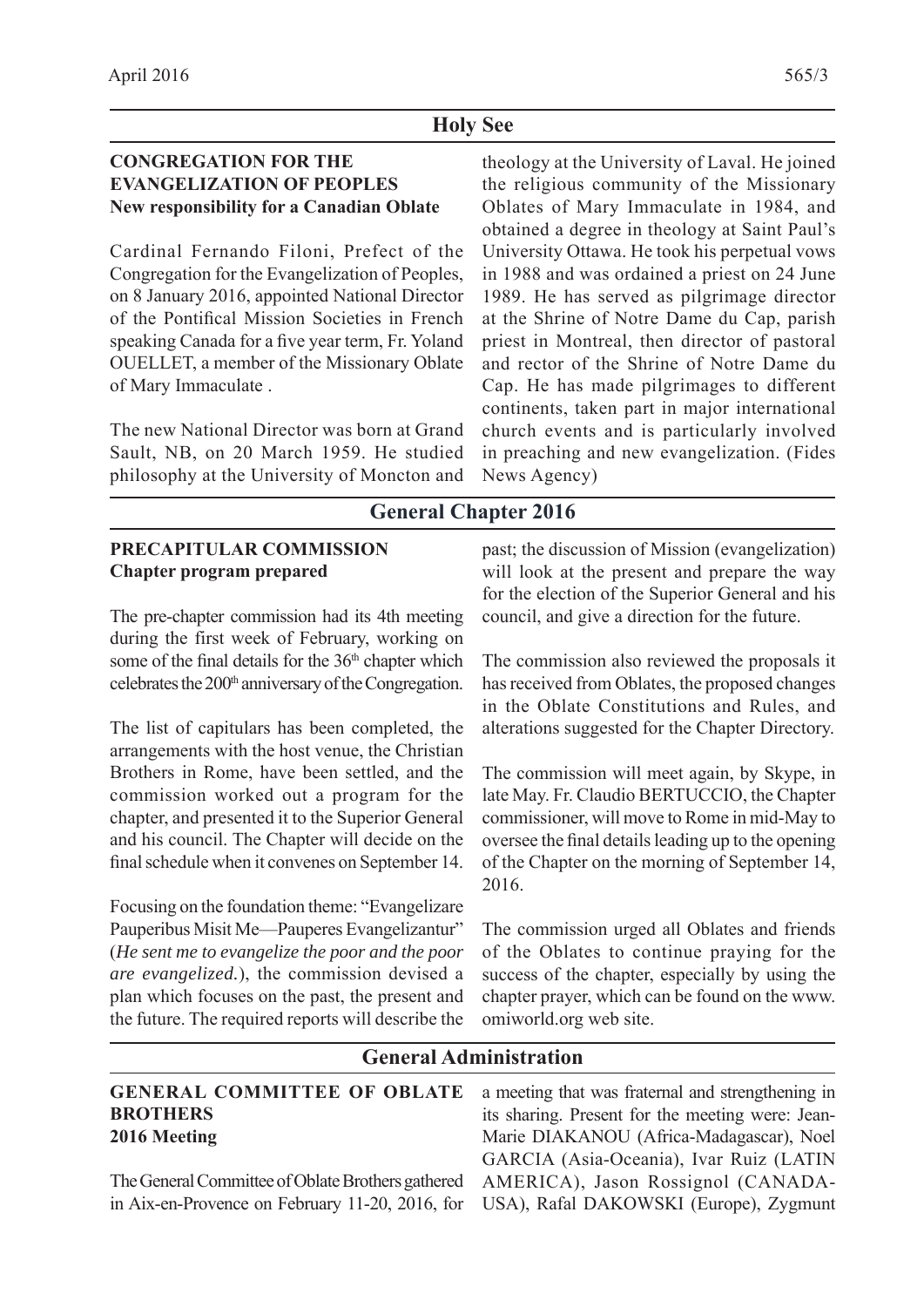WOLNIAK (General House), Jacques LANGLET (France), Benoit DOSQUET (Permanent Secretary), and Gilberto PIÑÓN (Assistant General, Delegate of the Superior General).

The Aix community made a presentation on the beginning of Oblate fraternal life in the Congregation. We had the opportunity to make a pilgrimage to Marseille and on February 17, we made a day of retreat at the Shrine of Notre Dame de Laus to celebrate the expansion of our Congregation outside of Provence and the community where we received our first vocation of an Oblate Brother.

The committee also took time to share the regional reports from the respective delegates. These reports included not only the statistical data but also presented various issues and concerns. Since each delegate will also participate in the 2016 General Chapter, we prepared various documents, statements, and other materials necessary for the Chapter in September/October.

The committee also spent some time studying the recent Church document: *"Identity and Mission of the Religious Brother."* This document presents not only a theological framework for religious Brothers but it also very clearly explains how crucial the vocation and presence of religious Brothers is in male religious communities. The document illustrates the foundational truth that all Christians, by virtue of Baptism, both brothers and sisters, share the priesthood of Jesus Christ. Accordingly, religious Brothers express it in a special way through their consecration. Thus, both religious Brothers and priests fulfill the mission to evangelize through community. "Ministry is not a personal 'task' but a call from Jesus Christ to *BE* in community."

While the previous meeting recommended a workshop on Oblate fraternal life, at this meeting, as a follow-up to the document *"Identity and Mission of the Religious Brother,"* it was decided to prepare a retreat on Oblate Fraternal Life. At the request of the General Council, this retreat will be proposed to the Regions.

The committee extends a special thank you to the community of Aix for providing us with Oblate hospitality, translations, and leading us in prayer.

# **COMMUNICATIONS SERVICE From Notre Dame du Laus until today**

As part of the Jubilee of Mercy, on October 8-9, there will be a special event honoring Mary, the Mother of God. Many of our Oblate Marian shrines will probably commemorate this event in a special way. It is not surprising that this Congregation with a special devotion to Mary serves in 21 Marian Shrines. The Oblates also serve in 6 other shrines dedicated to various mysteries of Christ or of the saints. Perhaps there are even more! Some of these shrines were established by the Oblates themselves. Other shrines, such as the world-famous Shrine of Our Lady at Lourdes, France, have different origins, but the Oblates have been called to minister there.

We are celebrating this year the  $200<sup>th</sup>$  anniversary of the founding of the Congregation when St. Eugene de Mazenod and a few diocesan priests came together primarily to evangelize through the preaching of parish missions. Essentially, they were working only in Provence and were still attached to their bishops. However, in 1818, the Missionaries of Provence received an invitation from the Vicar General of the Diocese of Digne to take charge of ministry at the Shrine of Notre Dame du Laus in the High Alps, some 160 km from Aix. It included the care of a parish community.

That would mean an entirely different type of ministry for Eugene de Mazenod's missionaries. But even more significantly, since they would no longer be ministering only in Provence, the very nature of their community life would change. In well researched articles found on our international website (www.omiworld.org) under the "*Library*" link, Fr. Michel COURVOISIER goes into interesting detail about the soulsearching the missionaries went through and their ultimate decision to take on a new way of preaching missions at a Marian shrine. The Founder also decided to take some time at St-Laurent du Verdon to write a revised rule of life to fit their new circumstances of having more than one community. In effect, they were gradually becoming a congregation of religious. (*1818-1819 Le projet de fondation au Laus et ses conséquences* [in two parts]; texts in French only)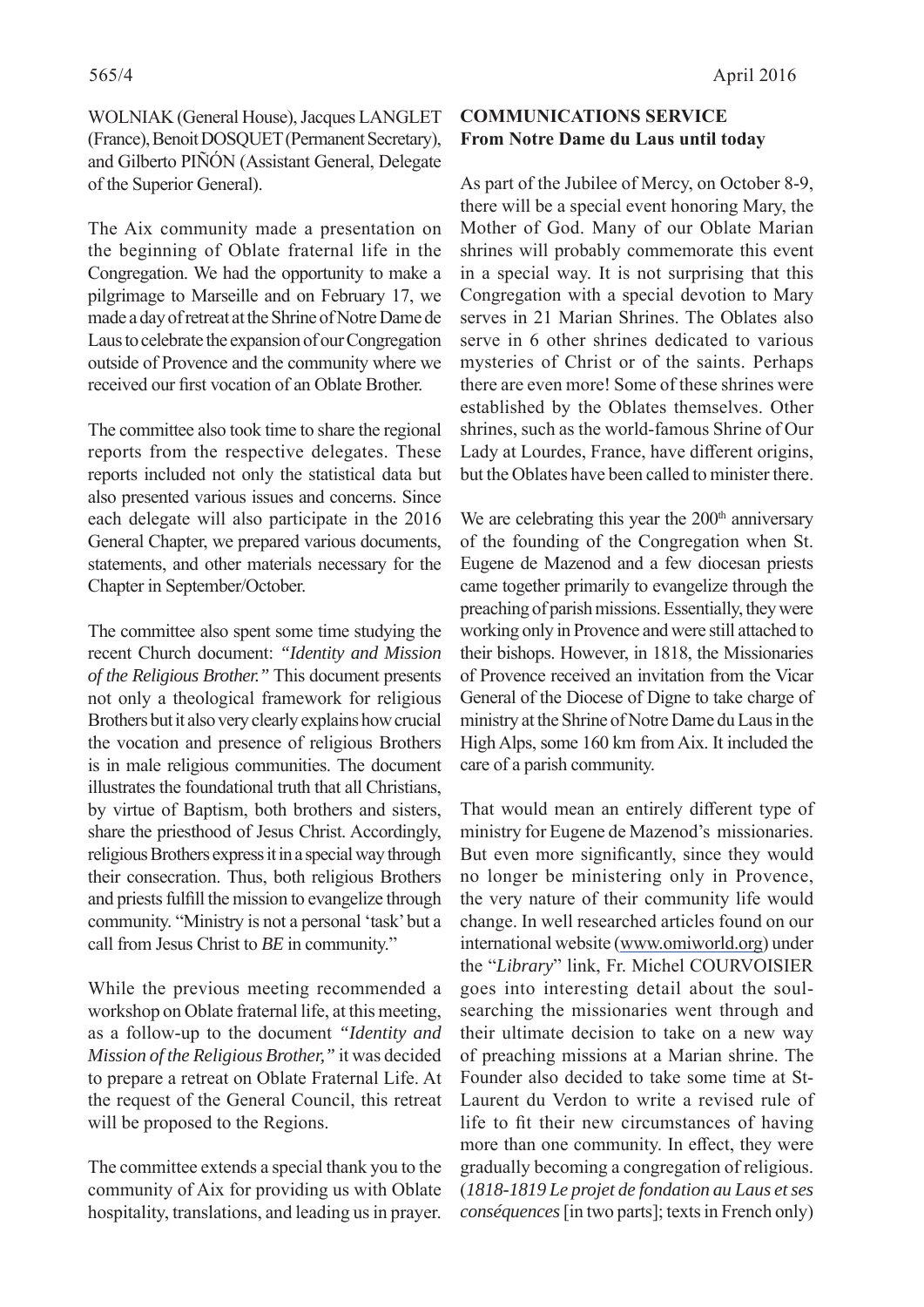In August 2012, Fr. Frank SANTUCCI wrote in the blog "Eugene de Mazenod speaks to us" (http://www.eugenedemazenod.net/?p=1621) an article entitled: "The prototype of Oblate Shrine and Retreat House Ministry."

"Notre Dame du Laus was the first establishment" of the Missionaries outside of Aix and it was a Marian sanctuary: a place of pilgrimage and a place where people came for some days of retreat. Because it was our first, it remains the prototype for this ministry in the five continents of the Oblate world today and sets the direction.

"It was first of all a place of 'PERMANENT MISSION'. In other words, all that the Missionaries worked to achieve when they went to a town for a prolonged mission, they hoped to achieve during the short time spent by the pilgrims to the sanctuary. Sometimes in the space of a few hours!

"The pilgrims came to honor Mary and to express their devotion to her. Building on this, the missionaries, made the experience of being with Mary an opportunity to focus with her on Jesus the Savior. All our Marian shrines were to be Christocentric."

Some 197 years after the acceptance of shrine ministry by the Missionaries of Provence, the sons of St. Eugene de Mazenod continue to offer a place of peace and healing to men and women of many, many cultures.

#### **OBLATE MISSION WITH YOUTH Second International Congress in Aix**

It was in 2008 that the first ever International Oblate Congress on the Mission with Youth was held in Sydney, Australia. It was mainly to reemphasize that the ministry with young people is of great importance in our Congregation. Eight years later, the second such Oblate Congress was held in Aix-en-Provence, France, from the  $7<sup>th</sup>$  to the 12<sup>th</sup> of March 2016.

Five participants from each Oblate region, both Oblates and youth, along with Fr. Louis LOUGEN, the Superior General and several members of the General Administration, gathered there to initiate a process to develop a missionary vision and a strategy for the coming years concerning the Congregation's mission with youth.

Following Cardinal Cardijn's methodology for Young Christian Workers, "See-Judge-Act", the Congress discussed the Congregation's future plans for mission with youth with much interest and enthusiasm. The first two days were dedicated to SEEING. The participants, together with Fr. General and Fr. Gilberto PIÑÓN, Assistant General, discussed common trends among youth today and how far, at present, the Congregation responds to these trends.

The third and fourth days were dedicated to JUDGING. Fr. Bonga THAMI from the community of Aix helped the participants discern their own call to the service of youth in the light of the life of St. Eugene de Mazenod. These talks were complemented by our visits to the cities of Aix and Marseilles. Frs. Asodo ISTOYO and Bonga were our 'tour guides'. These visits reiterated the fact that the Founder had a great concern for the youth of his day. The highlight of the visits was the Holy Mass celebrated at the tomb of St. Eugene in the Cathedral of Marseilles; Fr. General presided at the Mass.

The final phase of the Congress was ACTING. Focusing on the results of the discussions of the previous days, the participants divided into small groups where they would discuss and develop concrete proposals for various areas of concern. Finally these proposals were gathered together and formulated into a final draft as a proposed working document for the Oblate Mission with Youth in the coming years. At the end, in an atmosphere of prayer in the Foundation Room, the participants signed a letter to the whole Congregation and it was then presented to Fr. General.

Special thanks go to Fr. Chicho ROIS, the General Councillor for Europe, who was the main organizer of the event and to all the members of the community of Aix. (Fr. Shanil JAYAWARDENA)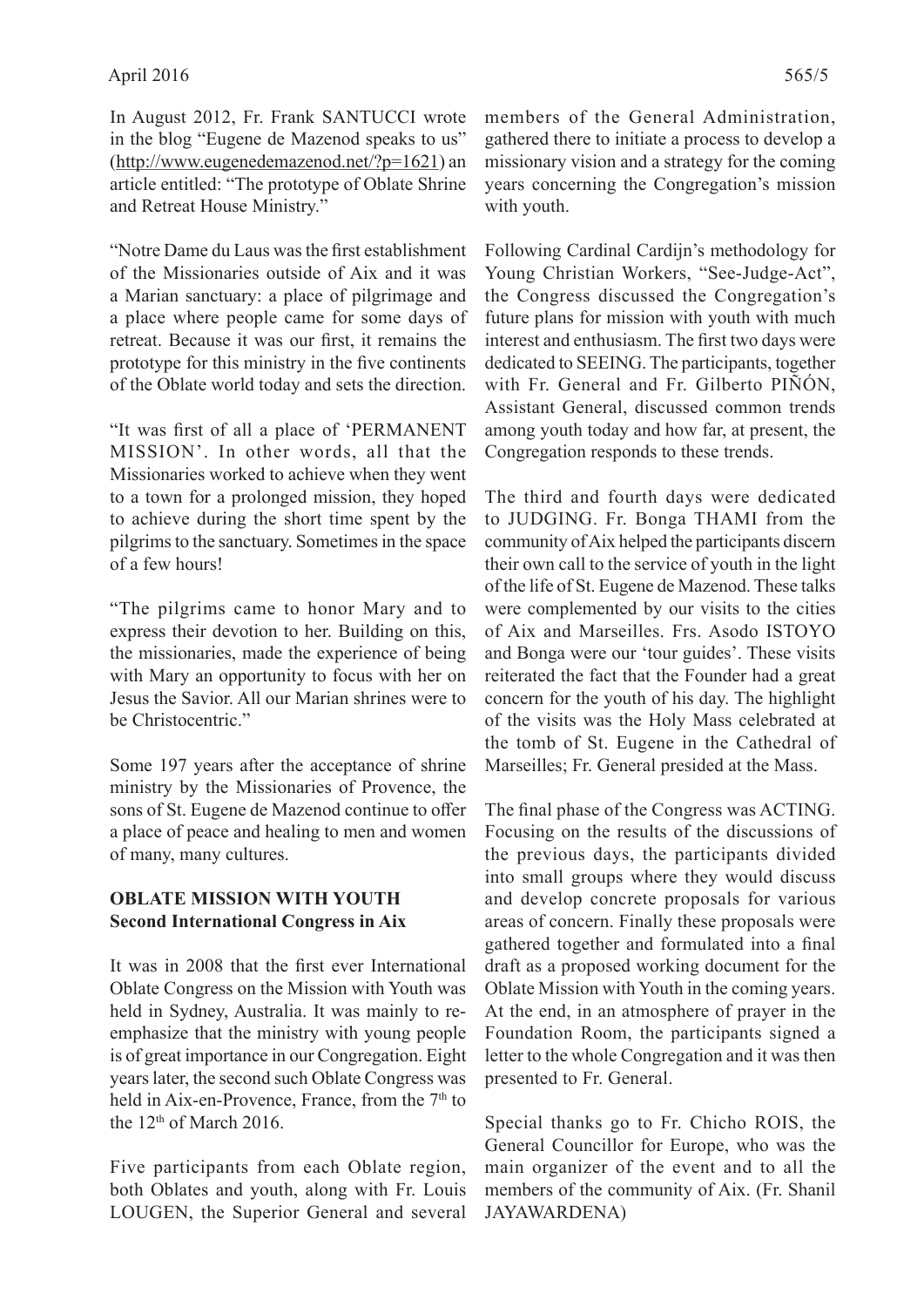# **Asia-Oceania**

# **KOREA A special "Holy Door"**

*Fr. Vincenzo BORDO tells of a special initiative for the Holy Year of Mercy.*

Having been challenged and encouraged repeatedly by that "dear old man" Pope Francis, we could not resist being drawn into his ideal world. "Leave your comfortable and lovely churches and go into the dirty and dangerous outskirts of humankind. Seek out the sinners, the rejected, the marginalized, the least ones in our society and bring them the mercy of God."

With this spirit, the Pope has opened the Jubilee Year and the "Door of Mercy" in every diocese so that everyone would be able to cross the threshold and receive the grace of pardon and hope for a better life. Guided by his words, we too have gone out of our beautiful Center that does so much good (every day we serve 550 meals to the poor), to learn that there are further places to explore, other than the miserable situations we were already caring for and helping: the homeless. So in order to go even farther, toward those outskirts that no one ever reaches, we bought a bus. We equipped it for every contingency, and in the cold winter nights, we went into the dangerous hinterlands of the city where we discovered a new and more dramatic form of poverty: STREET KIDS. Little boys and girls, teenagers and youth who, because of violence, bullying, abuse, have to leave their homes and get by as best they can in the brutal nights of the off -limits areas of the "good life:" night clubs, discotheques, karaoke's, betting and gambling halls, beautiful clothing, big cylindered cars, drugs….dazzling districts with their colored lights and attractive with their offer of easily attainable happiness, but a lethal stranglehold for those who are too young and lacking in life experience.

And while Francis has opened the Holy Door in Rome, with the authorization of the bishop, we have invented a "Holy Door." The door to our bus has become the "Door of Mercy." In fact, those who go through the "Holy Door" of the Jubilee

receive jubilee indulgence. But whoever goes through the "Holy Door" of our bus is invited to practice all the Works of Mercy for those whom we meet on the street. It is a door meant to "make holy" those who enter it.

Just as the 1,200 missionaries of Pope Francis are going through the streets of the world bringing to everyone the gift of reconciliation, the love of God and His infinite mercy, as we drive our bus, we bring into the hinterland of our city the "Holy Door of Mercy" to invite everyone to cross this wonderful threshold that leads to doing the good and beautiful and to committing oneself to helping the least of the least, the children abandoned by their own parents and by society and who are being lured by the underworld.

This and our jubilee…not made of prayers to be recited while sitting comfortably in a nice church smelling of incense, but of life lived alongside the dispossessed. It consists of deeds and works of mercy practiced in nasty and inhuman areas of our cities. Isn't this perhaps the spirit of Pope Francis? Isn't this what he is inviting us to do and what he himself does in his travels?

This "dear old man", who is much livelier and enthusiastic than many young people, is there shouting for dear life that Christianity is not so much a beautiful and charming morality to practice or so many prayers to be recited by rote or solemn ceremonies, but a living person present among us: Jesus, a person to love and follow along the way of merciful love through the streets of life.

# **CHINA 50 years of Oblate presence**

The Hong Kong-China Delegation celebrated 50 years of missionary presence on 26 February 2016. The Eucharistic celebration was held at Notre Dame Parish where Cardinal John Tong Hon, Bishop of Hong Kong, and Cardinal Orlando QUEVEDO of Cotabato, Philippines, graced the occasion. Also present were all the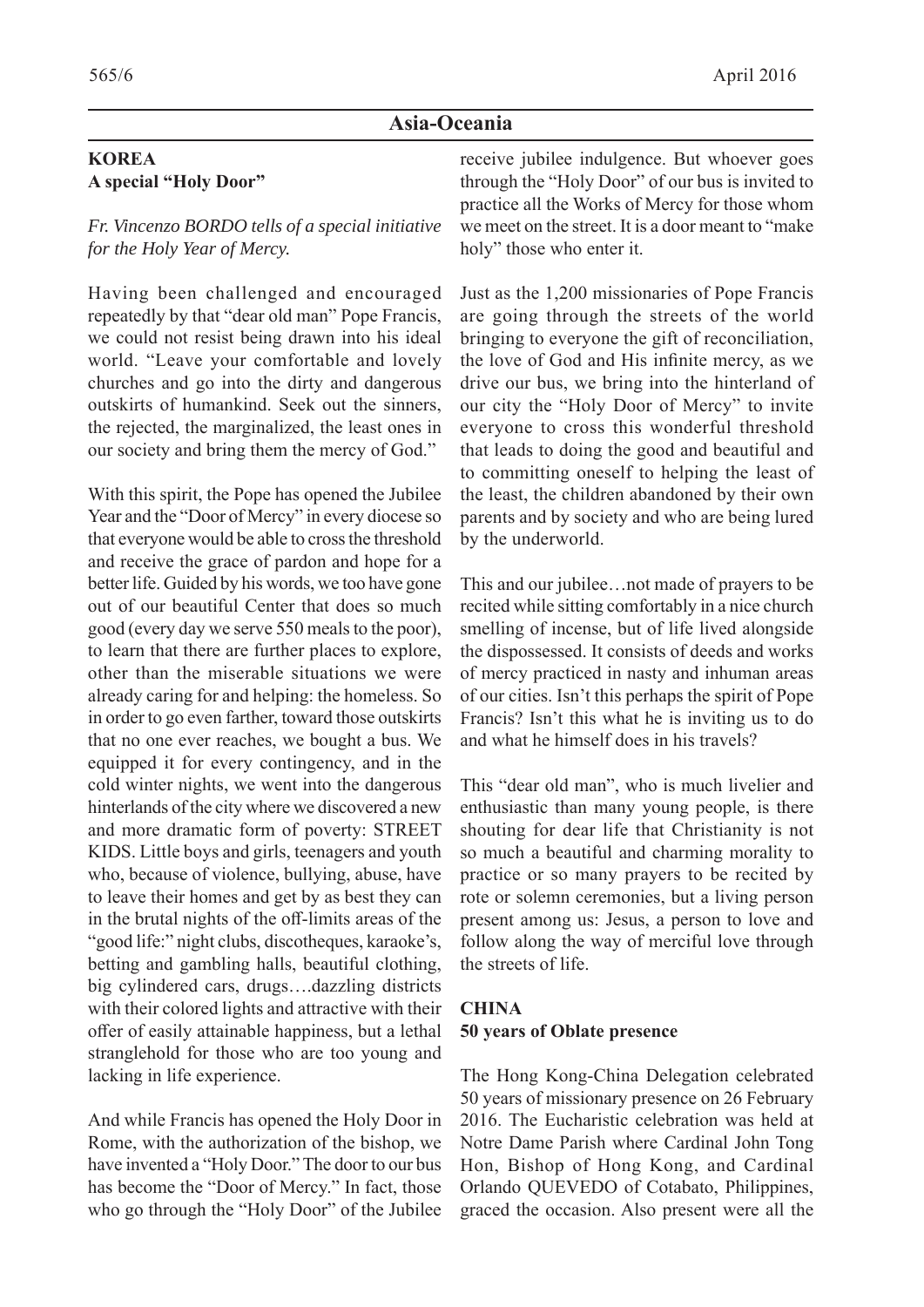Oblates of the Delegation and those Oblates from the Asia-Oceania Region who came for the JPIC and Asia-Oceania Regional Conference (AORC) meetings, the religious, the priests and lay faithful of the diocese of Hong Kong. The Cardinal in his homily expressed his appreciation of the Oblate presence in China. During the Eucharist two received the title of Honorary Oblate, Father Joseph So, SDB (Salesian) and Mr. Peter Liu Wing Sun.

The Oblates first arrived in Hong Kong from the Philippines Province on 25 February 1966, with Fr. Michael MOLLY as the Mission Superior. Soon after their arrival, the Oblates got involved in school work with the construction of Notre Dame College. The Oblate presence was aptly called the "Hong Kong Mission" and was focused on education and pastoral work from the chapel attached to Notre Dame College. Later the Oblates became supervisors of other schools and took on another parish. In March 1990, the China Mission was entrusted to the Australian Province. This Oblate unit became the "China Delegation," highlighting the change in missionary focus.

The jubilee celebration coincided with a joint meeting of the JPIC commission and of the AORC. There were 24 participants who participated at the joint meeting. The theme of the JPIC workshop was migration. Asia has its own share of migration problems, with people who are forced to cross borders because of wars, conflicts, economic reasons, etc. The workshop was facilitated by Fr. Kennedy KATONGO, the Director of OMI JPIC, together with Fr. Bradley ROZAIRO the JPIC-AORC coordinator. There were talks by various speakers as well as exposure programmes.

The annual AORC meeting continued as usual. Fr. Derrick WARNAKULASURIA, Delegation Superior of Pakistan, could not attend the meeting due to problems renewing his resident visa so as to leave the country. The major and mission superiors spent time discussing and reflecting on the reports that were written by the Units for the forthcoming General Chapter. There was also a brainstorming session on what would be

the vision, mission, and possible future focus the AORC Region could offer to the Congregation at large, beyond 200 years of Oblate Foundation.

On the day of their arrival, the participants were given a rousing welcome by the Oblates of the Delegation and their associates with Chinese cultural entertainment and a sumptuous Chinese dinner; at the end participants were given various kinds of gifts and souvenirs. What wonderful Oblate hospitality and brotherhood accorded by Fr. Slawomir KALISZ OMI, Delegation Superior, and his team!

# **COLOMBO: SRI LANKA La-Kri-Vi. Sports Day**

The La-Kri-Vi movement is an action-oriented Roman Catholic organization working for the integral development of Sri Lankan children, irrespective of race, religion and gender, open to all children between the ages of 5 and 15. It is run by the children themselves under the guidance of volunteers who serve as animators of the movement. The name La-Kri-Vi is an abbreviation, with the initial letters in Sinhala meaning "Valiant children of action."

The year  $2015 - 2016$  has been named the year of sport. Accordingly, having finished the organized sports meets on the deanery, and diocesan level, the National Sports Meet was held on 20 February at Vesly College where all the field events took place and on 21 February at St. Joseph's College where the track events and the distribution of awards took place. Special to this event is that children from North to South came together to play, irrespective of all petty differences, under the banner of La-Kri-Vi.

Fr. Romesh LOWE, the superior of the Oblate Scholasticate, and Susanthika Jayasingha, an Olympic medal winner (100m event in the 2000 summer Olympics) graced the occasion. Approximately one thousand children participated in the event. The primary aim of the event was achieved: to develop the sports skills of children, to inculcate discipline, self-control, and patience and to face challenges.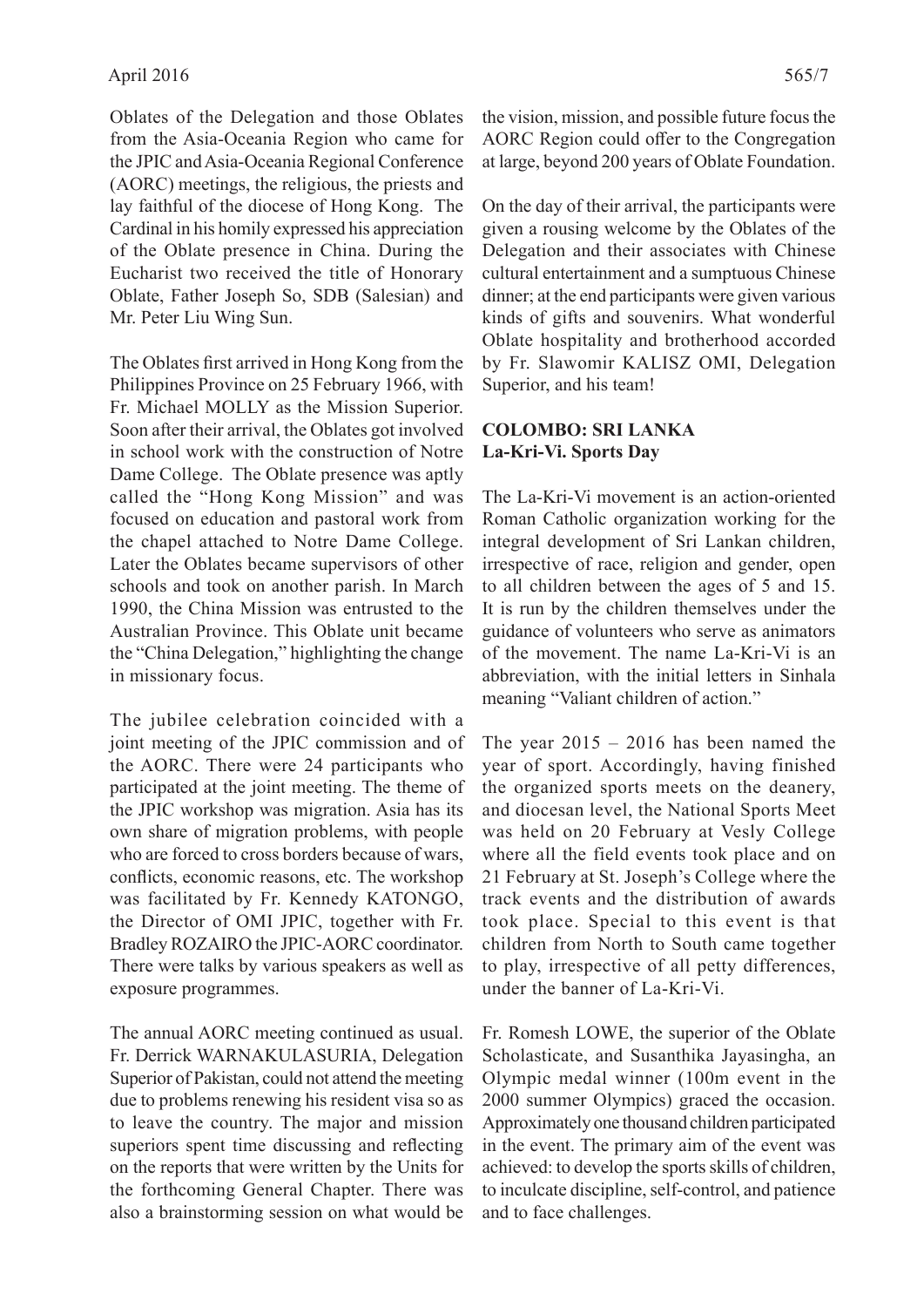#### **Europe**

# **ENGLAND Outreach to the Homeless Shelter**

Following on from the example of Pope Francis who constantly encourages followers of Jesus to look for ways to reach out to those on the margins of Church and society, the parish community in Quex Road, Kilburn, London, have taken upon themselves the task of helping at a homeless shelter in the next parish in Cricklewood.

We began by providing food one night a week, but this soon spread through an appeal in the Quex Bulletin. The generosity of people in Kilburn is outstanding. Now, we, as a parish, support Ashford Place, three nights a week, each night having its own team. There is a great atmosphere in the kitchen and in the dining room as we work together in cleaning plates, chopping vegetables, slicing chickens, frying sausages or hamburgers as we try to make a meal for the group of between 17 to 27 men and women.

Every Sunday evening the young people from Quex Youth Club and the Confirmation Group join in and help to prepare the food. It is fabulous to see the young people making such a fantastic contribution to the project. Some nights after the meal has finished and we have cleaned up with the residents, we have arts and craft classes, play bingo, take part in guitar classes or just sit around and sign together. Some of the nights the young people prepare some homemade cakes to share at the end of the meal.

With the support of the staff at Ashford Place the residents are helped to find rented accommodation and, if possible, employment as soon as possible. This means that there is a high turnover of residents at the Centre. It is great to see former residents coming back to join us for a meal.

The residents come from many countries and therefore speak many languages. At times the group is predominately Muslim and this means that the majority of the food has respect their rituals and customs. What is really striking each evening is how grateful the men and women are

to the volunteers. They really appreciate that people they don't know would go out of their way to feed them and befriend them.

The parishioners at Church donate the money each week to cover the costs of buying the food. There is a real sense of the faith community supporting this venture. This is a practical way of us reaching out to those on the margins of our community whilst making a difference in this Year of Mercy and helping to keep the flame of faith alive. (Fr. Terry MURRAY in *Oblate Connections*, February 2016)

# **POLAND Remembering our first community**

Each Oblate community of the Polish Province has its own schedule of celebrations to mark the Congregations' bicentenary. Three of them – the Provincial House in Poznań, the scholasticate in Obra and professors' community in Warsaw – commemorated the first community of Aix-en-Provence in a particular way.

At Obra, on Sunday, January 24, after each Eucharist the parishioners and the MAMI communities were welcomed in the scholasticate cloister. There, they were offered cake and coffee. The Oblates were around to chat with guests and express personally their joy of 200 years of Oblate history. MAMI members stayed with us also for lunch and enjoyed the traditional afternoon recreation with the community.

The next day, January 25, upon entering the refectory, we found a touching symbol: two barrels and a piece of wood on top of them, clearly resembling the Founder's recollection of the first days in Aix. Everybody could sign a petition to the vicar capitulars with an old style pen, presumably similar to the one used by Saint Eugene. There was also a small exhibition of original texts written by the Oblates in 1816 and photographs of our mother house in Aix.

In the afternoon of January 25, the whole scholasticate community went to the provincial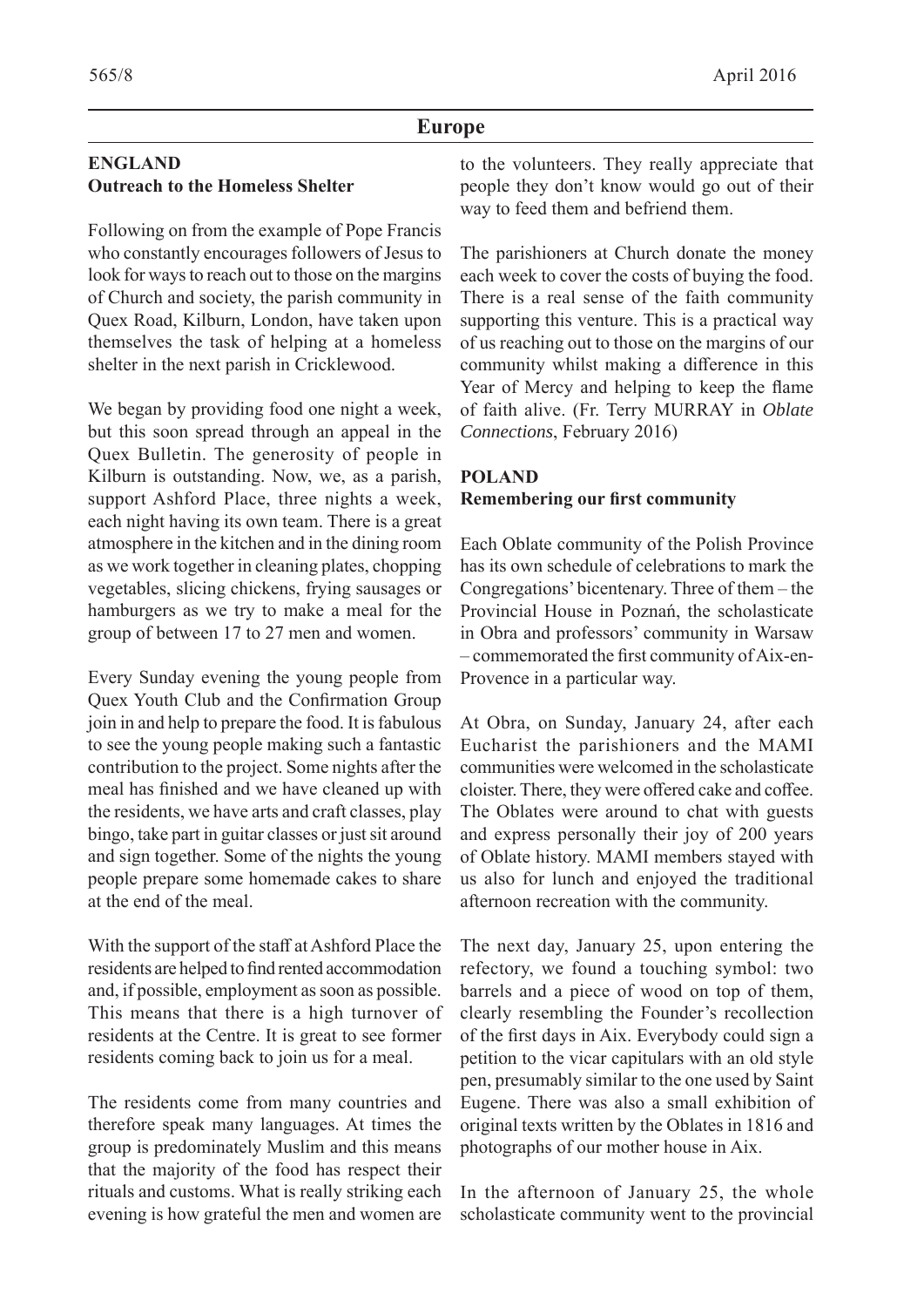house in Poznań, where the main liturgical celebration took place, with the auxiliary bishop of Poznań presiding (the archbishop couldn't be with us as he was at that time on an official visit at the Vatican). The main celebrant was accompanied by Father Provincial, his administration and council and all the superiors of the Oblate communities in Poland. In the homily, the bishop referred to many aspects of Oblate spirituality which he perceives embodied in daily collaboration and help offered to the local church.

The Eucharist was broadcast worldwide by the Polish Catholic TV station and it was followed by several hours of conversations and interaction with the listeners of Catholic Radio. The Fathers gathered in an improvised studio at the Provincial House presented different aspects of Oblate history, spirituality and current involvements and were ready to answer any questions. It was touching to receive many phone calls from listeners who had a chance to meet the Oblates in one place or another and had warm words of appreciation for their witness of religious life.

A month later, on February 25, the professors from Oblate community in Warsaw organized a symposium on Oblate missions, with the active participation of the majority of the Polish Oblates involved in higher learning. The symposium was held at the Cardinal Wyszynski Catholic University, where the Oblates hold various teaching positions, especially in psychology, philosophy, patristics and missiology.

The day began with the Eucharist and then the participants proceeded to a comfortable conference hall. A series of papers was given concerning Oblate missions in each continent, as well as the charism of the Founder and Oblate missionary spirituality. Since the missionary themes were numerous, the last talk given by a professor from the Congregation of the Divine Word turned into an extremely kind appreciation of Oblate contributions to the development of missiology in Poland. Among many distinguished guest were the authorities of the Faculty of Theology, the director of the Pontifical Mission Societies, the director of the Polish section of "Aid to the Church in Need" foundation, as well as several friends and collaborators, including professors, local pastors and sisters of religious congregations with whom the Warsaw Oblates are involved in their ministry. Everyone received as a gift the book published by the organizers of the symposium, with most of the conferences already printed and some extra texts concerning Oblate history. (Frs. Marcin WRZOS and Paweł ZAJĄC)

# **Latin America**

#### **BRAZIL A visit to Paranaiguara**

*Fr. Miguel FRITZ, General Councilor for Latin America, recently visited the Oblates in the State of Goiás in the Central-West of Brazil.*

The Oblates arrived from Ireland in the 1960's and continue to work in the southernmost part of the State of Goiás in the Central-West of Brazil. The parishes of Paranaiguara and Sâo Simâo were established by them. Above all, Fathers Jeremia and Thomas (called "Martin") were there for decades, during the big changes that occurred when villages were flooded for the construction of an enormous dam in the 1970's.

Miguel BRADY is still somewhat new in Paranaiguara. Among his ministries, I would like to focus on three areas that are worth knowing about in the context of Oblate commitment to JPIC.

**Prisoners**: The little town has a small jail. Miguel is by no means unknown there. He got permission for me to accompany him. There are only seven cells along a single corridor. Twelve prisoners in five cells looked at us behind barred doors and windows. It was a bit strange to greet them, one by one, shaking their hands through the bars. The guard stays in front of us at all times. Miguel introduced me and invited me to speak. I told them about Eugene who had to suffer being far from his country and from his mother. And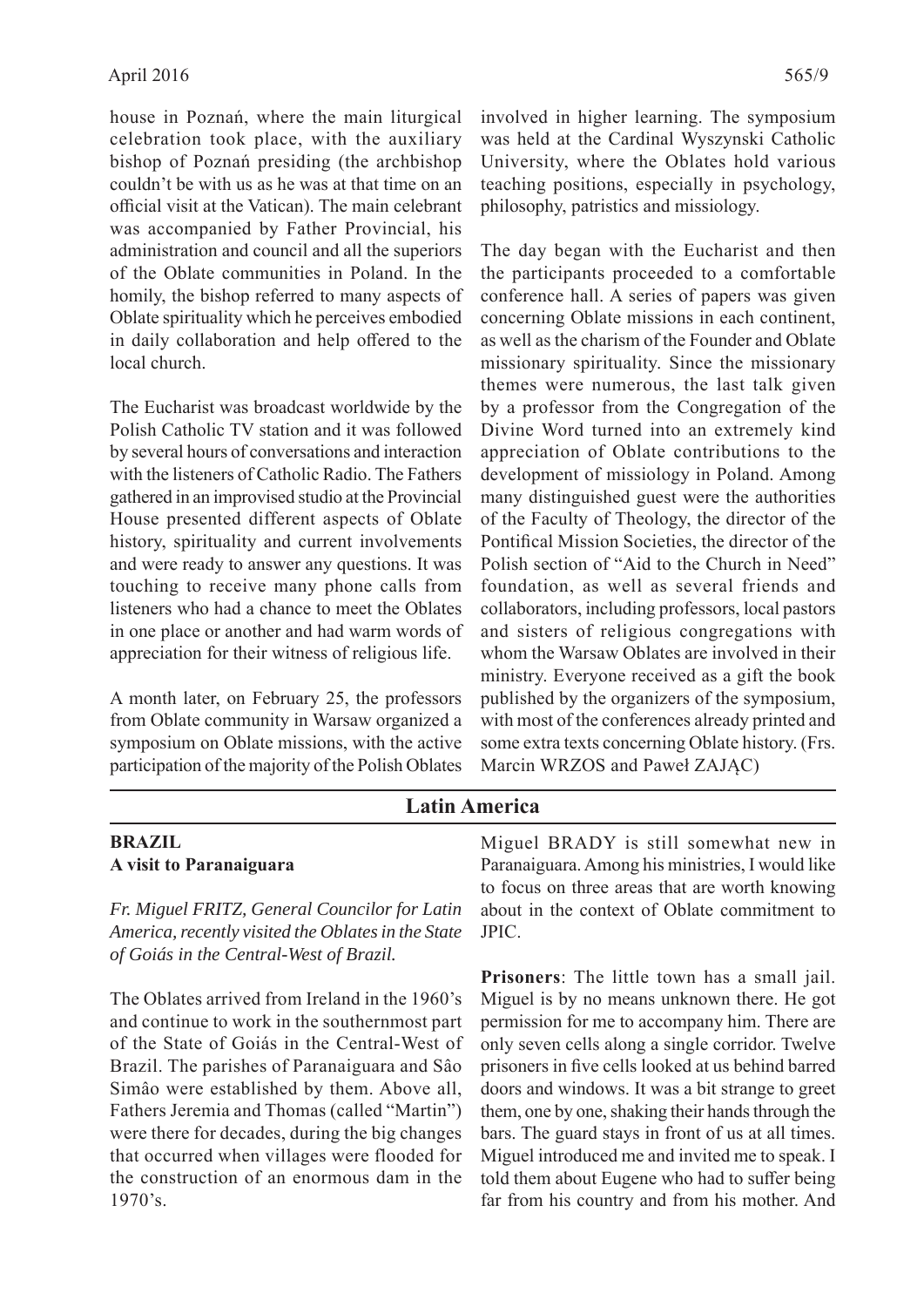I told of how he in turn got together with the youth (the majority of the prisoners are youths); how he visited the prisoners, even giving the sacraments to the condemned. How attentive they were! When Miguel spoke to them about the Bible, five of them had one at hand and they looked up Matthew 25 (When did we see you in prison?); and John 19 (The mother stayed next to her son..). They joyfully took the oranges we had picked in the Oblates' garden.

**Water**: That's the theme of the "Campaign of Brotherhood" for this year (an ecumenical Lenten campaign). Representatives of different churches, together with government agencies, are planting trees to protect the springs. At the same time, they are investigating reports that the drinking water of the city is already in bad shape. Pesticides are suspected: Goiás is an area of huge sugarcane farms -- for the production of ethanol; i.e.: to give "food" to vehicles.

**The landless**: This very situation of bigger and bigger farms always leaves more peasants without land. So a large estate, where a landowner plants a large amount of sugarcane (they say he has seven other farms) was declared free for agrarian reform in 1999. We went to visit the farming community in the middle of the cane field: after kilometers of cane, suddenly there were beautiful plants of corn, cassava, etc.

In the first humble little house, an old bachelor excitedly told us what we had already heard. A little further on, near the community shelter, we could see the car: all the windows were broken and the radiator shot out. And a little further on, two young men show us their injuries. A few days before, at nine in the morning, there arrived a beautiful and armored black truck, with three guys. They got out and began to attack the car, damaging it with the lug wrench and a revolver, and then beating the youth with their feet and their fists, shouting that next time they would kill them.

We listened to them calmly; Mike encouraged them, told them that they have done well, that they should go to the hospital and to the police. He encouraged them also to contact the "Land Ministry" with their lawyers. He told them that they are within their rights. We prayed with them. Of course, in an interview on a local radio, and in the next Masses – the issue was brought up.

# **PERU Thoughts of a newly arrived missionary**

*Fr. Nicholas HARDING arrived at his new assignment in the Delegation of Peru in February 2016. The 64 year old Oblate from the USA had spent several years in the Mission of Baja California, Mexico. Here, he describes some of his fi rst impressions in his new mission.* 

I have now met all of the men (fewer than 20) and can say they are remarkably amiable and easy-going. … Peru has three main geographical areas and the Oblates have at least one mission in each: (1) The coast: missions in Comas and Chincha; (2) The Andes mountain: Huancayo; (3) The Amazon jungle: Aucuyacu.

#### **Parish Mission at Chincha (Pueblo Nuevo):**

Geographically it is many times bigger than the mission I was at in La Morita, Tijuana (Mexico). And the mission serves two or three times as many people as in Tijuana. The parish of Cristo Rey has three main areas. The first area is a lot like Tijuana…a main church with 16 satellite chapels which in turn have *comunidades de base.* The estimated population is over 100,000 people. They are still paving roads. There are over 1,000 little adobe houses which the Canadian Oblates have built over the years. An 81 year old Brother, Blaise MacQUARRIE, is still active in that work after 30 years. He proudly says that only the Oblates in Peru have a gravel pit. There is still visible destruction from a terrible earthquake in 2007. …

The second section is a vast area of shacks (estimated population, 100,000) where there is no running water or sewage. One sees children bathing in the *acequia,* a canal fed by river water. As in Tijuana, trucks with water tanks come around to fill barrels. None of the roads are paved so there is a lot of dust. At the far end is a prison served by the parish. Brother Blaise recently obtained 1,000 blankets and material for handicrafts, even though it is a high-security prison. He told me he began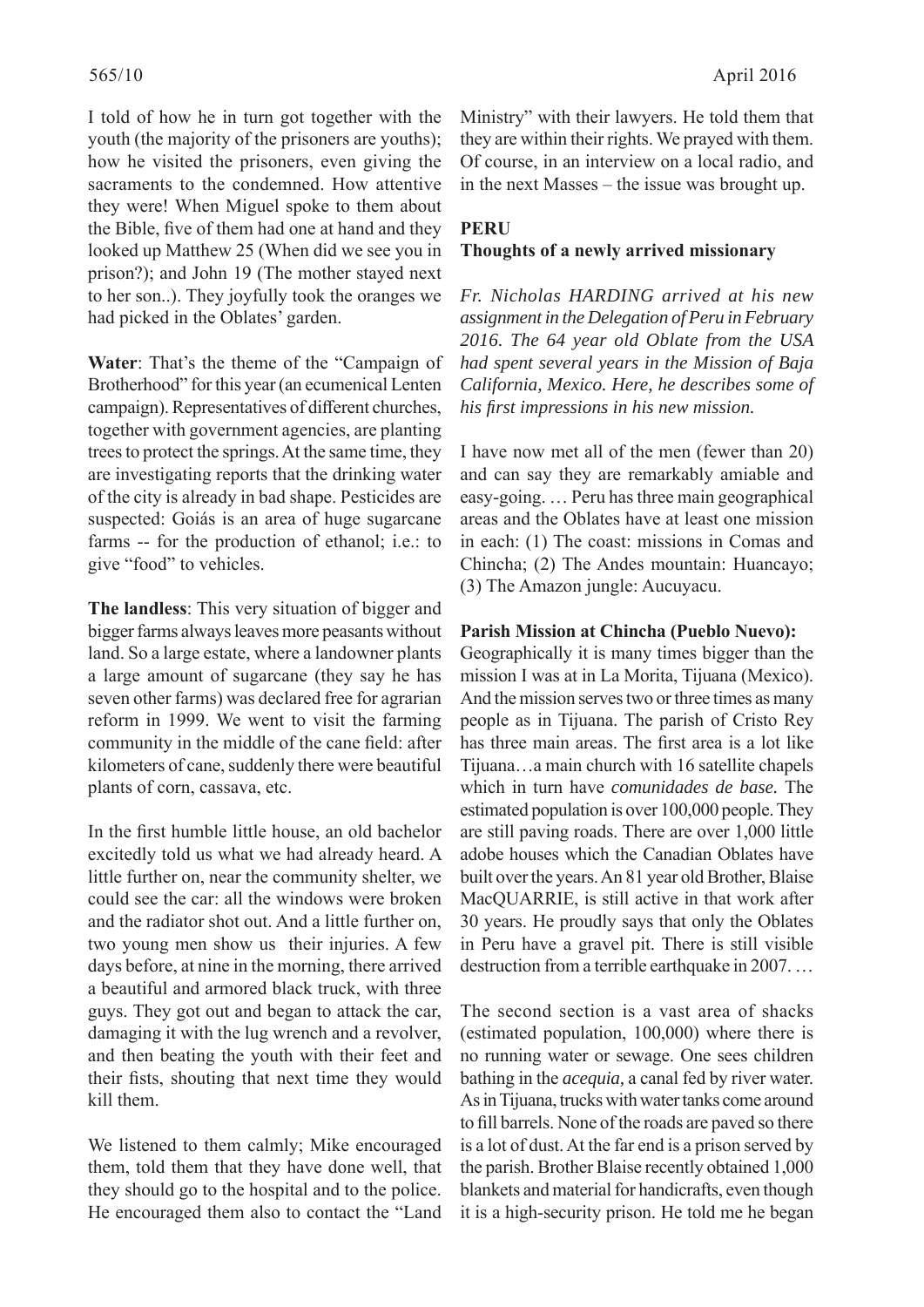outreach there after he had a mystical experience telling him to go there. The government only provides food…nothing else. There are 2,000 men incarcerated there.

The third sector is the sierra…high mountains with river valleys populated only by indigenous people. There are a few towns like Chavin and San Pedro Huanacapa (a six hour drive from the parish on unpaved road). There are only two Oblate priests and the Brother, but several religious sisters and many laypeople take seriously their baptismal call of co-responsibility as disciples in mission. …

#### **Comas:**

Recently we had a big event here to celebrate 50 years of OMI presence and the 200<sup>th</sup> anniversary of the founding of the OMI's. The bishop came

for the main mass and afterwards there was entertainment, mostly folklore dancing by the youth. This parish is also quite extensive. A Dutch Oblate has, over the years, constructed one hundred *comedores* (food pantries) for nutrition and building community.

**Future:** I will soon head out for a week or so to the mission in the Amazon and then, for Holy Week, the one in the Andes with the indigenous people. Afterwards, there will be a discernment of where I should go...where I best fit to serve the Lord and help build his Kingdom. … Each site has its blessings and crosses/challenges. I will try to heed the advice given to me by old missionary priests: "Be natural, be yourself."- -"Be like a child."--"Waste time with the people."--"Help everyone see they are called to be disciples and missionaries."

# **Canada-United States**

# **NOTRE-DAME-DU-CAP Honorary doctorate for the Superior General**

On, March 15, 2016, Saint Paul University granted an honorary doctorate to Father Louis LOUGEN, Superior General of the Congregation of the Missionary Oblates of Mary Immaculate. The Doctorate Honoris Causa is the highest honour a university can bestow. It is granted to an individual who has made a significant contribution to the University, to their profession or to society in general.

The Congregation of the Missionary Oblates of Mary Immaculate played a major role in Ottawa. One of the great lasting achievements of the Oblates is an educational endeavour that continues to this day through Saint Paul University. (Video of the ceremony: http://y2u. be/h5Ld6YZYvMA)

The next day, the Superior General met with his confreres in the area. In Ottawa, as we know, the Oblates of three provinces have a significant presence, besides confreres from other Unites and Delegations in the Congregation who are studying at Saint Paul. (Video: http://y2u.be/ MAZbQqX-hmU)

# **ASSUMPTION PROVINCE, CANADA Jubilee Year provincial congress**

Assumption Province began this jubilee year with a Provincial Congress entitled "The Emerging Future of Life and Mission – Responding to the Signs of the Times in a Transformative Way." From January 18-22, all members of Assumption Province and invited guests prayed, shared their experiences, and also tried to discern the future directions for their ministry and mission. Among many guest speakers were the following individuals:

- Father Superior General Louis LOUGEN, from Rome (by Skype);
- Jean Vanier, founder of L'Arche Community (by pre-recorded video): *Who are the poor in today's society?*;
- Gabriela Kasprzak, a young history professor from the University of Toronto: *What's Emerging from our History? – A Lay Person's Perspective*;
- Fr. Pawel RATAJCZAK, from Rome (by Skype): *How I see the future of Assumption Province.*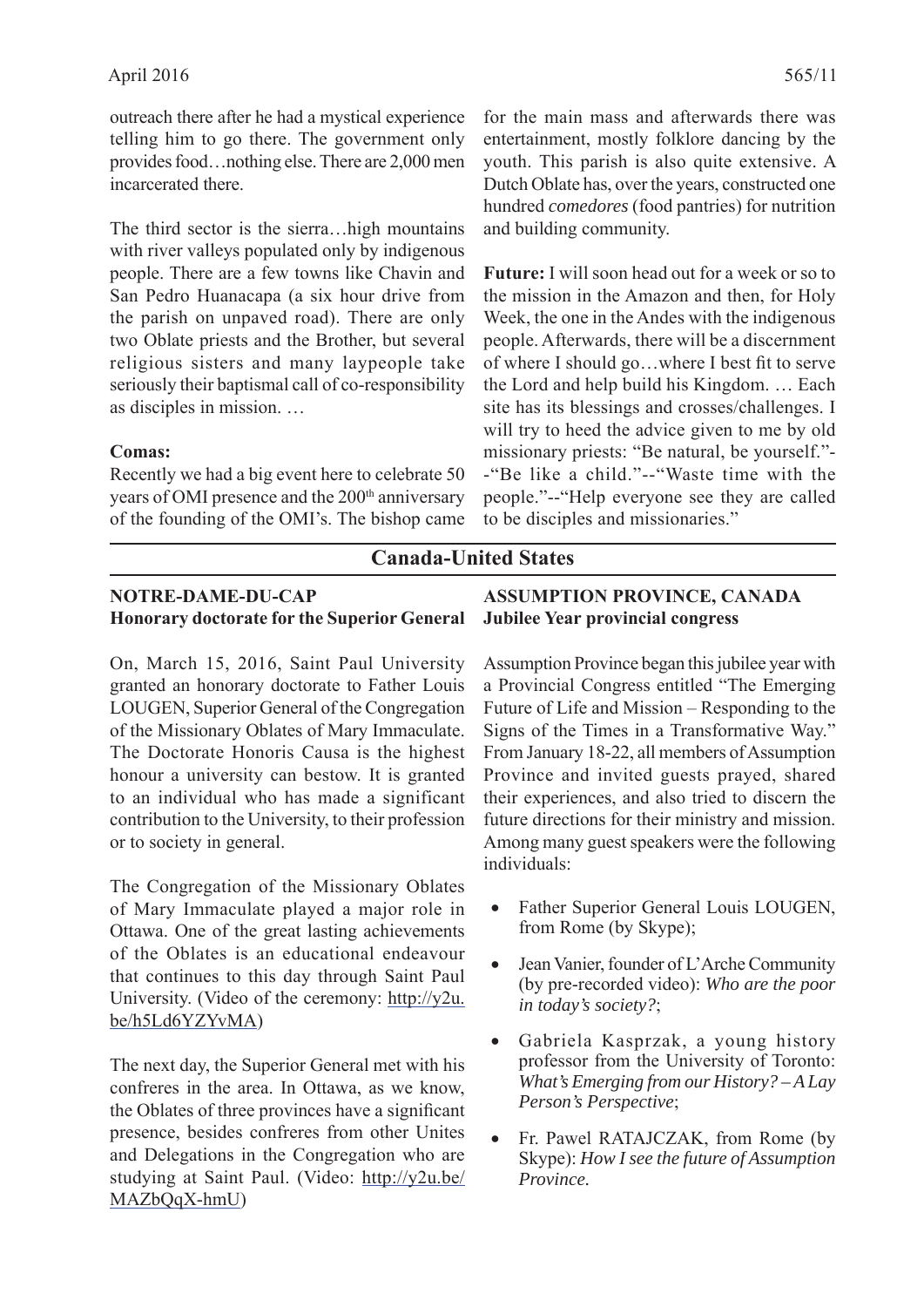Here are some memorable quotes from the Congress:

- Jean Vanier: "Who are the poor? Those who have been humiliated, those who have been pushed aside. Those who have been seen as no good, as no value. We see it in St. Luke; the mission of Jesus is to announce the Good News to the Poor. What is that Good News? It's not just that they are loved by God! But you are precious, you are important, you have value! And how can we reveal that? By entering into a relationship with them. The way we listen to them. The way we give them a place in our hearts, but also in our society."
- Superior General, Fr. Louis Lougen: "Your job is not only to take care of those who go to church, but those who do not. That voice of the founder needs to be heard in Canada today…"
- Thomas Cardinal Collins, Archbishop of Toronto: "… I encourage you to look forward with renewed hope as you continue your mission to evangelize those marginalized and abandoned in the world."
- Apostolic Nuncio, Archbishop. Luigi Bonazzi: "… through your witness show the merciful and compassionate face of Christ …"
- Archbishop. Terry Prendergast, S.J., of Ottawa: Providentially this special year occurs within Pope Francis's Jubilee of Mercy in which the whole Church

is exhorted to go into the peripheries, searching out the marginalized, sharing the mercy of God and the Good News of Jesus Christ. This mission continues to be at the heart of your mission and identity.

 Gabriela Kasprzak PhD: "In your particular case, I say 'let your [collective] history define you'. Do not be afraid to be radical." (News and Views, January-February)

#### **UNITED STATES Two awards for former General Councillor**

Father Ron ROLHEISER, General Councillor from 1998-2004, and currently the President of Oblate School of Theology in San Antonio, Texas, has been named San Antonio's ninth Peace Laureate by the San Antonio Peace Center on January 31 during the organization's annual Blessing of the Peacemakers at OST's Whitley Theological Center.

The Canadian-born Oblate will also receive the 2016 Touchstone Award from the National Federation of Priests' Councils during its annual convocation on April 19 in Indianapolis, Indiana. The award is presented annually to "the priest who, in the view of the federation, is one whose service in the Gospel of Jesus Christ exemplifies the purposes and goals of the federation," according to a news release. "In particular, his leadership enhances the ministry of others and his words and deeds support the life and ministry of priests; thus, he is, as it were, a Touchstone for genuine quality priesthood."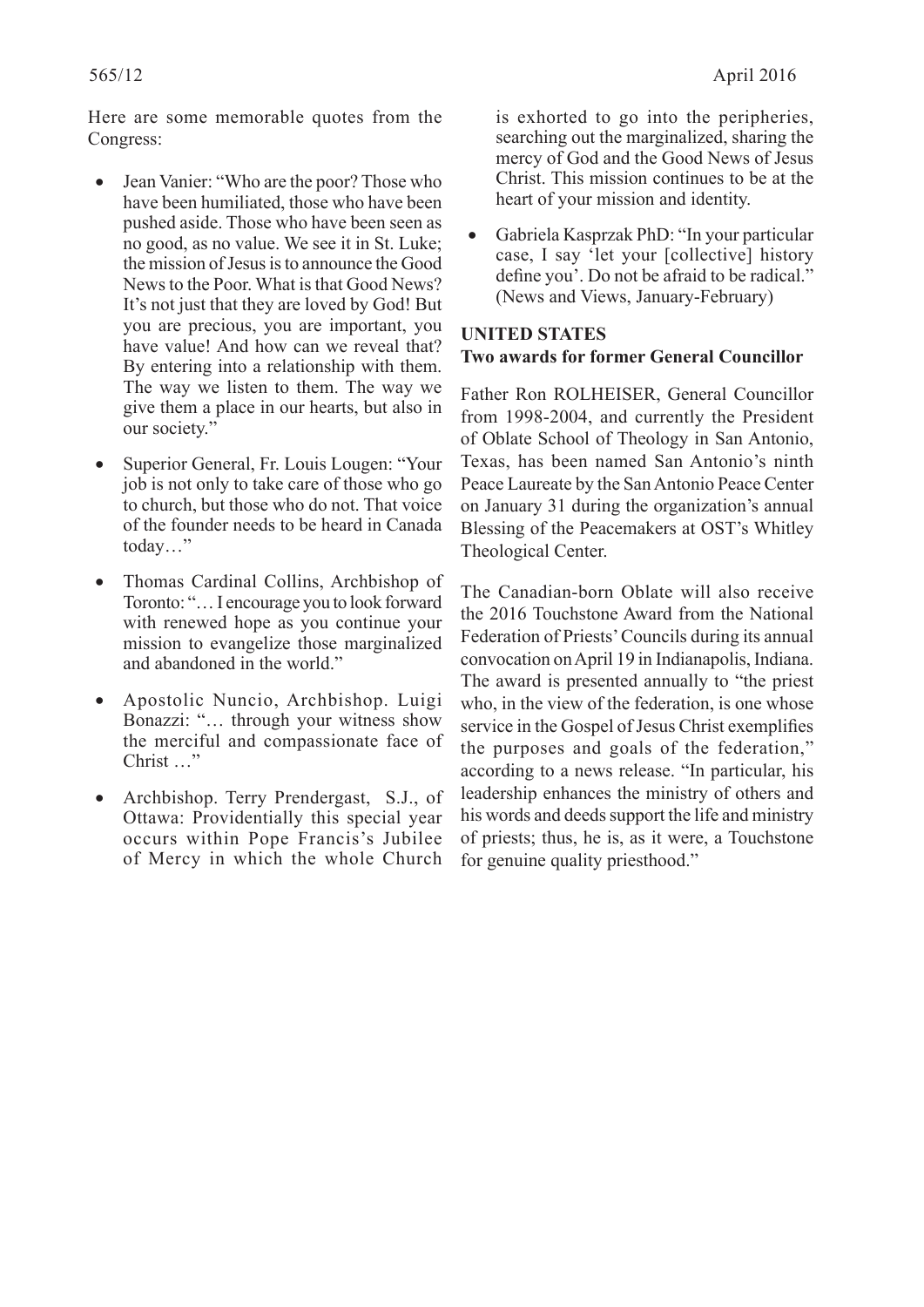# **Anniversaries - May 2016**

# **70 Years of religious life**

# **65 Years of religious life**

 31.05.1951 09014 Fr. Gerard Brunet United States 31.05.1951 09018 Fr. William Davis United States 31.05.1951 09019 Fr. Michael Levy United States 31.05.1951 09009 Fr. James Miller United States

#### **60 Years of religious life**

#### **60 Years of priesthood**

31.05.1956 09057 Fr. Andrew Chalkey United States

#### **50 Years of religious life**

21.05.1966 11983 Bro. Manfred Pietsch Namibia 31.05.1966 11748 Fr. Angelo J. Martyn Colombo 31.05.1966 11743 Fr. Damian Soosai Jaffna

#### **50 Years of priesthood**

 31.05.1966 10747 Fr. Edward Hauf United States 31.05.1966 10740 Fr. Jerry Orsino United States

# **25 Years of religious life**

# **25 Years of priesthood**

| 15.05.1991 | 13013 |
|------------|-------|
| 18.05.1991 | 12947 |
| 18.05.1991 | 12929 |
| 26.05.1991 | 12995 |
| 31.05.1991 | 12931 |

01.05.1956 10098 Fr. Rainer Rack Central European 03.05.1956 10633 Fr. Edward Kosa Lacombe 21.05.1956 10636 Bro. Wilhelm Dickmann Namibia 21.05.1956 10638 Bro. Hannsgeorg Seiwert Central European 31.05.1956 10143 Fr. John Castro United States 31.05.1956 10144 Fr. Ruben Elizondo Mexico

01.05.1966 11925 Fr. Robert Terliesner Central European

21.05.1991 13337 Fr. Jaime del Rosario Philippines

15.05.1991 Fr. Dilip Sarkar Colombo 18.05.1991 12947 Fr. John Malazdrewich Lacombe Fr. Abel Tlali Phohlo Lesotho Fr. E-Mpey Jacques Ompey Congo 31.05.1991 12931 Fr. Eric Alleaume Australia

11.05.1946 08627 Fr. Hubert Bertrand Notre-Dame-du-Cap